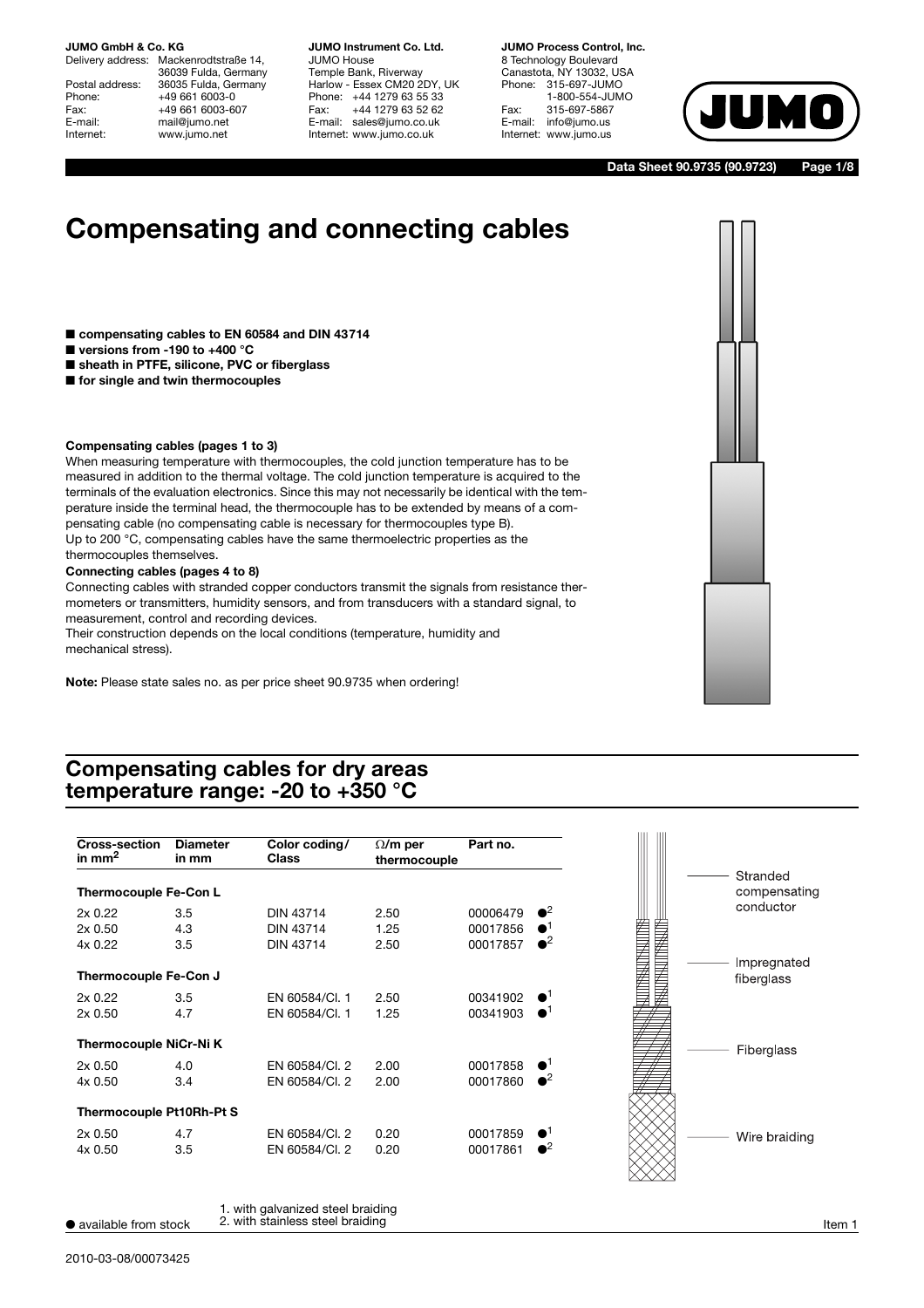Delivery address: Mackenrodtstraße 14, 36039 Fulda, Germany Postal address: 36035 Fulda, Germany<br>Phone: +49 661 6003-0 Phone: +49 661 6003-0<br>Fax: +49 661 6003-6 Fax: +49 661 6003-607<br>E-mail: +49 661 6003-607 E-mail: mail@jumo.net<br>
Internet: www.jumo.net www.jumo.net

**JUMO Instrument Co. Ltd.** JUMO House Temple Bank, Riverway Harlow - Essex CM20 2DY, UK Phone: +44 1279 63 55 33 Fax: +44 1279 63 52 62 E-mail: sales@jumo.co.uk Internet: www.jumo.co.uk

**JUMO Process Control, Inc.** 8 Technology Boulevard Canastota, NY 13032, USA Phone: 315-697-JUMO 1-800-554-JUMO Fax: 315-697-5867 E-mail: info@jumo.us Internet: www.jumo.us



**Data Sheet 90.9735 (90.9723) Page 2/8**

# **Compensating cables for dry and damp areas temperature range: -50 to +180 °C**



# **Compensating cables for dry and damp areas temperature range: -50 to +180 °C**

| <b>Cross-section</b><br>in mm <sup>2</sup> | <b>Diameter</b><br>in mm | Color coding/<br>Class | $\Omega/m$ per<br>thermocouple | Part no. |
|--------------------------------------------|--------------------------|------------------------|--------------------------------|----------|
| Thermocouple Fe-Con L                      |                          |                        |                                |          |
| $2x$ 1.50                                  | 6.5                      | <b>DIN 43714</b>       | 0.42                           | 00017853 |
| Thermocouple NiCr-Ni K                     |                          |                        |                                |          |
| $2x$ 1.50                                  | 6.5                      | EN 60584/Cl. 2         | 0.70                           | 00017854 |
| Thermocouple Pt10Rh-Pt S                   |                          |                        |                                |          |
| $2x$ 1.50                                  | 6.7                      | EN 60584/Cl. 2         | 0.07                           | 00017855 |
|                                            |                          |                        |                                |          |
|                                            |                          |                        |                                |          |
|                                            |                          |                        |                                |          |

Wire braiding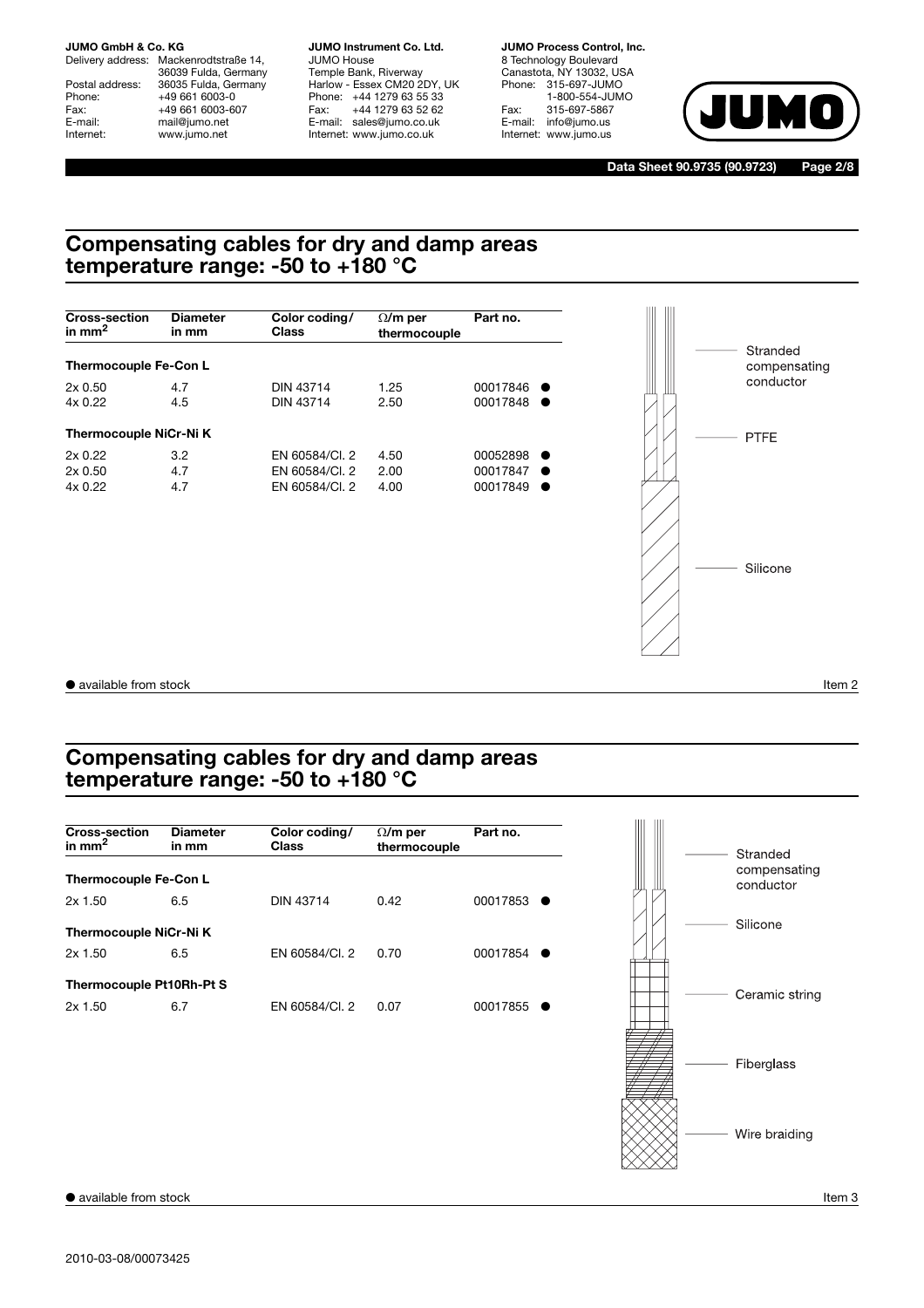Delivery address: Mackenrodtstraße 14, 36039 Fulda, Germany Postal address: 36035 Fulda, Germany<br>Phone: +49 661 6003-0 Phone: +49 661 6003-0<br>Fax: +49 661 6003-6 Fax: +49 661 6003-607<br>
E-mail: mail@jumo.net E-mail: mail@jumo.net<br>
Internet: www.jumo.net www.jumo.net

**JUMO Instrument Co. Ltd.** JUMO House Temple Bank, Riverway Harlow - Essex CM20 2DY, UK Phone: +44 1279 63 55 33 Fax: +44 1279 63 52 62 E-mail: sales@jumo.co.uk Internet: www.jumo.co.uk

**JUMO Process Control, Inc.** 8 Technology Boulevard Canastota, NY 13032, USA Phone: 315-697-JUMO 1-800-554-JUMO Fax: 315-697-5867<br>E-mail: info@jumo.us info@jumo.us Internet: www.jumo.us



**Data Sheet 90.9735 (90.9723) Page 3/8**

## **Compensating cables for dry and damp areas temperature range: +5 to +105 °C**



# **Compensating cables for dry areas temperature range: -20 to +350 °C**



● available from stock Item 5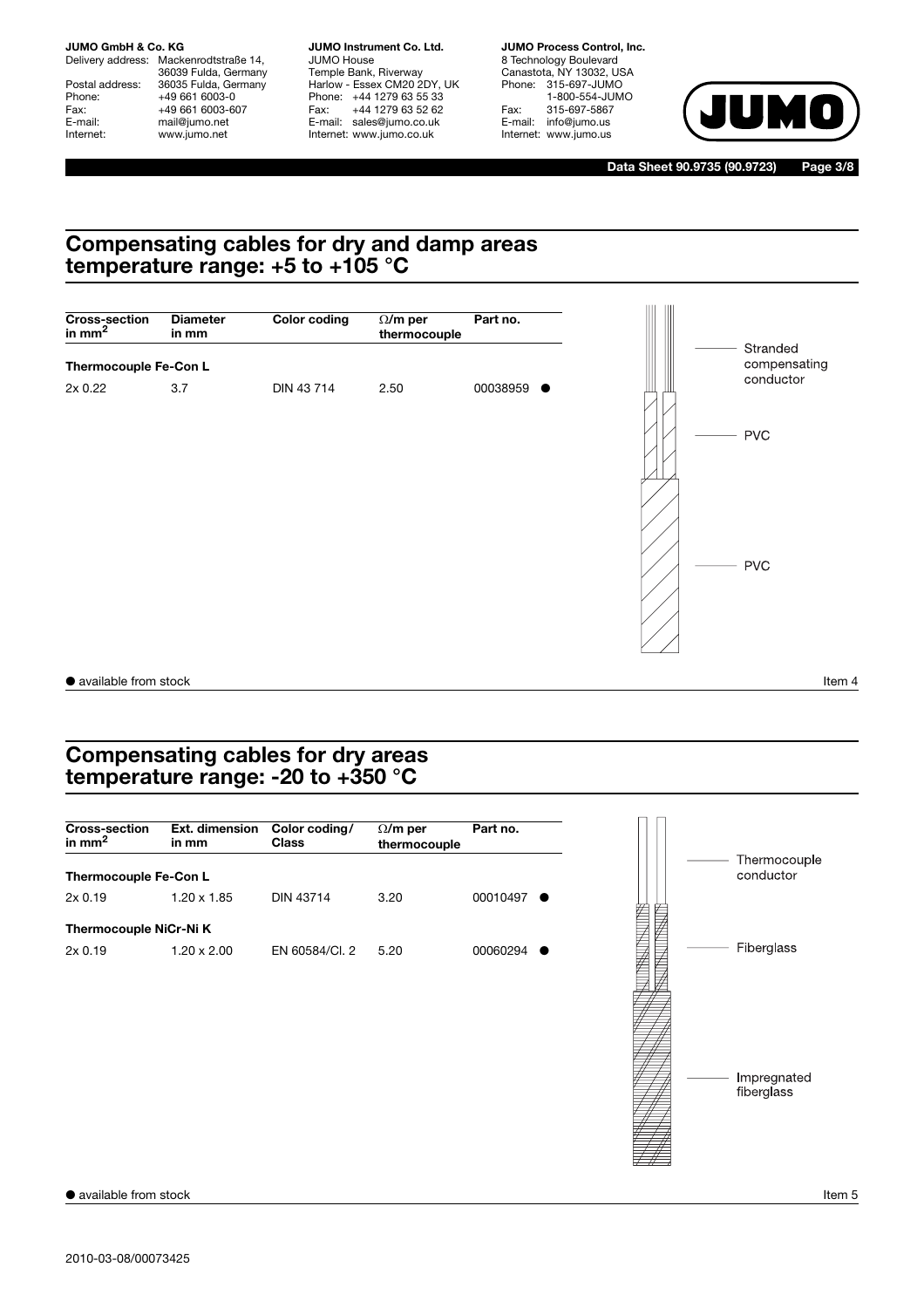Delivery address: Mackenrodtstraße 14, 36039 Fulda, Germany Postal address: 36035 Fulda, Germany<br>Phone: +49 661 6003-0 Phone: +49 661 6003-0<br>Fax: +49 661 6003-6 Fax: +49 661 6003-607<br>
E-mail: mail@jumo.net E-mail: mail@jumo.net<br>
Internet: www.jumo.net www.jumo.net

**JUMO Instrument Co. Ltd.** JUMO House Temple Bank, Riverway Harlow - Essex CM20 2DY, UK Phone: +44 1279 63 55 33 Fax: +44 1279 63 52 62 E-mail: sales@jumo.co.uk Internet: www.jumo.co.uk

**JUMO Process Control, Inc.** 8 Technology Boulevard Canastota, NY 13032, USA Phone: 315-697-JUMO 1-800-554-JUMO Fax: 315-697-5867 E-mail: info@jumo.us Internet: www.jumo.us



**Data Sheet 90.9735 (90.9723) Page 4/8**

# **Connecting cables (single conductor) for dry and damp areas temperature range: -190 to +260 °C**



# **Connecting cables for dry and damp areas temperature range: -50 to +260 °C**

| <b>Diameter</b><br>in mm | $\Omega/m$ per<br>Part no.<br>conductor |                       |             |
|--------------------------|-----------------------------------------|-----------------------|-------------|
|                          |                                         |                       |             |
| 3.5                      | 0.055                                   | 00011944 <sup>2</sup> |             |
| 3.5                      | 0.055                                   | 00048074              | $\bullet^2$ |
| 3.5                      | 0.055                                   | 00006235 $^2$         |             |
| 4.7                      | 0.080                                   | 00084534              | $\bullet^2$ |
|                          |                                         |                       |             |

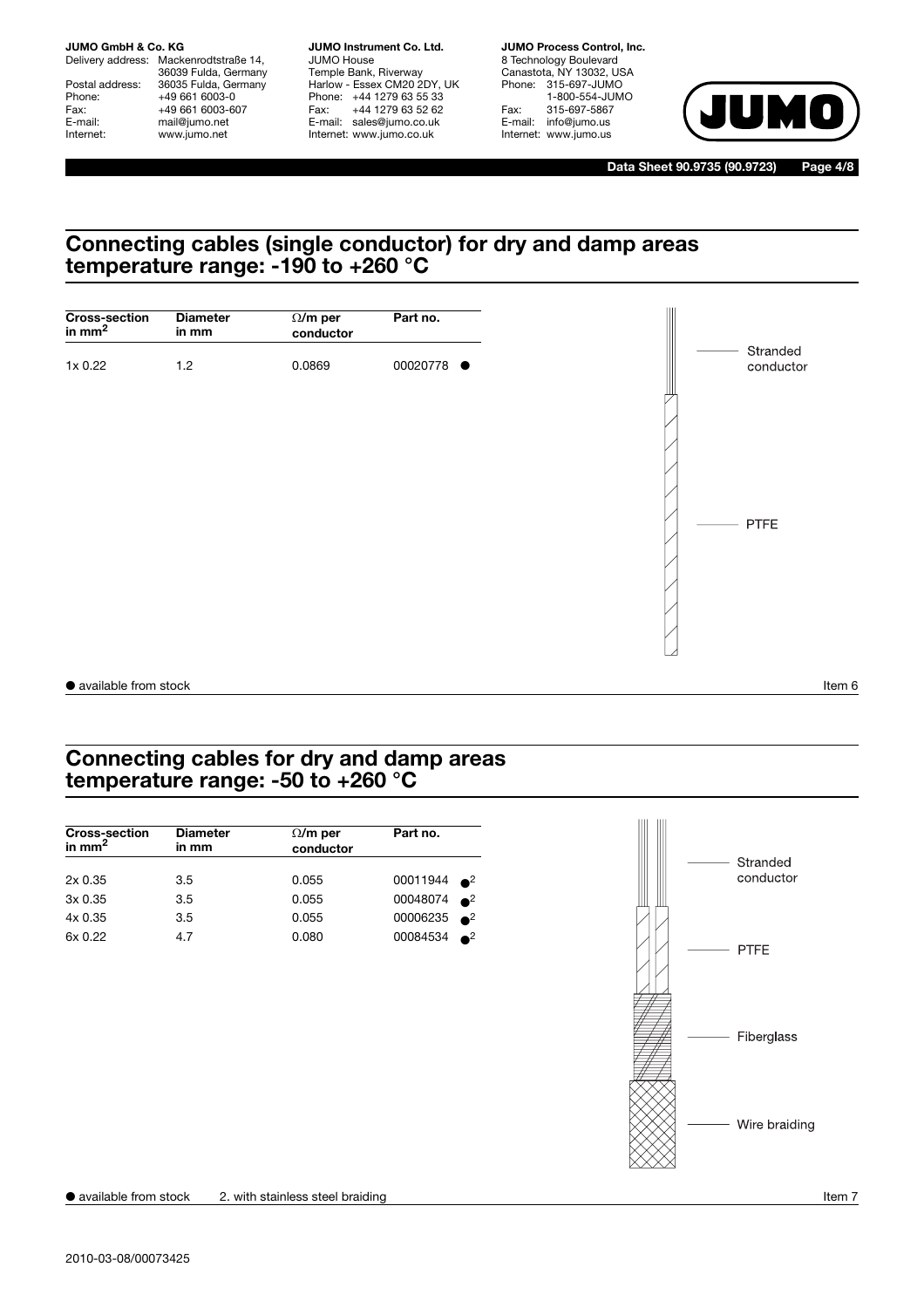Delivery address: Mackenrodtstraße 14, 36039 Fulda, Germany Postal address: 36035 Fulda, Germany<br>Phone: +49 661 6003-0 Phone: +49 661 6003-0<br>Fax: +49 661 6003-6 Fax: +49 661 6003-607<br>E-mail: +49 661 6003-607 E-mail: mail@jumo.net<br>
Internet: www.jumo.net www.jumo.net

**JUMO Instrument Co. Ltd.** JUMO House Temple Bank, Riverway Harlow - Essex CM20 2DY, UK Phone: +44 1279 63 55 33 Fax: +44 1279 63 52 62 E-mail: sales@jumo.co.uk Internet: www.jumo.co.uk

**JUMO Process Control, Inc.** 8 Technology Boulevard Canastota, NY 13032, USA Phone: 315-697-JUMO 1-800-554-JUMO Fax: 315-697-5867 E-mail: info@jumo.us Internet: www.jumo.us



**Data Sheet 90.9735 (90.9723) Page 5/8**

# **Connecting cables for dry and damp areas temperature range: -5 to +80 °C**

| <b>Cross-section</b> | <b>Diameter</b> | $\Omega/m$ per | Part no. |
|----------------------|-----------------|----------------|----------|
| in mm <sup>2</sup>   | in mm           | conductor      |          |
| 2x0.14               | 3.2             | 0.130          | 00052058 |
| 2x0.34               | 4.7             | 0.060          | 00037564 |
| 2x0.75               | 5.7             | 0.025          | 00001478 |
| 3x0.34               | 4.7             | 0.060          | 00040122 |
| 3x0.75               | 6.3             | 0.025          | 00001480 |
| 4x0.14               | 3.7             | 0.130          | 00038186 |
| 4x0.34               | 4.9             | 0.060          | 00047904 |



● available from stock Item 8

# **Connecting cables for dry and damp areas temperature range: +5 to +105 °C**

| <b>Cross-section</b><br>in mm <sup>2</sup> | <b>Diameter</b><br>in mm | Part no.<br>$\Omega/m$ per<br>conductor |          |  |
|--------------------------------------------|--------------------------|-----------------------------------------|----------|--|
| 2x0.25                                     | 4.3                      | 0.070                                   | 00048228 |  |
| 2x0.34                                     | 5.3                      | 0.060                                   | 00052804 |  |
| 2x0.75                                     | 6.4                      | 0.025                                   | 00045951 |  |

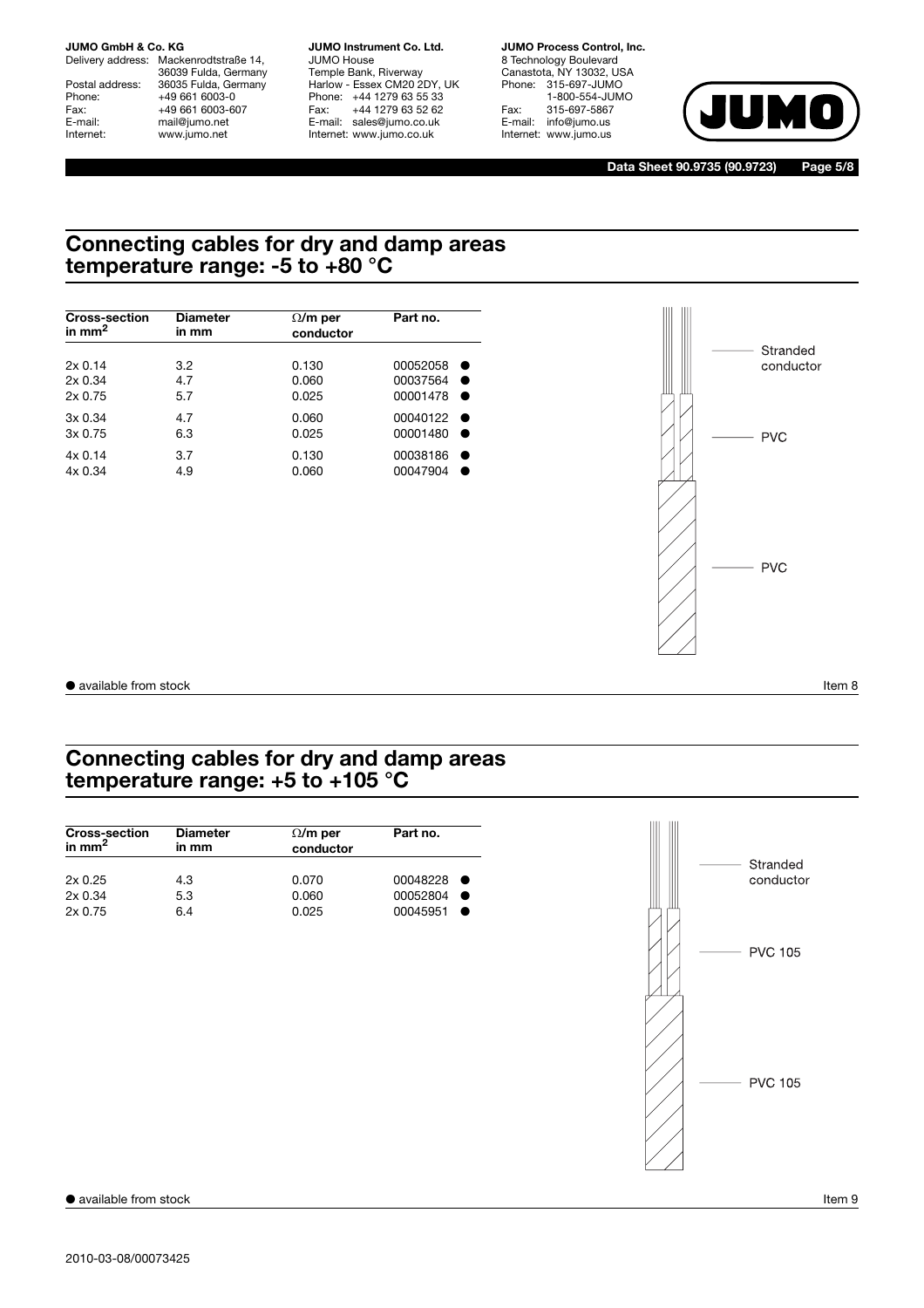Delivery address: Mackenrodtstraße 14, 36039 Fulda, Germany Postal address: 36035 Fulda, Germany<br>Phone: +49 661 6003-0 Phone: +49 661 6003-0<br>Fax: +49 661 6003-6 Fax: +49 661 6003-607<br>E-mail: +49 661 6003-607 E-mail: mail@jumo.net<br>
Internet: www.jumo.net www.jumo.net

**JUMO Instrument Co. Ltd.** JUMO House Temple Bank, Riverway Harlow - Essex CM20 2DY, UK Phone: +44 1279 63 55 33 Fax: +44 1279 63 52 62 E-mail: sales@jumo.co.uk Internet: www.jumo.co.uk

**JUMO Process Control, Inc.** 8 Technology Boulevard Canastota, NY 13032, USA Phone: 315-697-JUMO 1-800-554-JUMO Fax: 315-697-5867 E-mail: info@jumo.us Internet: www.jumo.us



**Data Sheet 90.9735 (90.9723) Page 6/8**

# **Connecting cables for dry and damp areas temperature range: -50 to +180 °C**

| <b>Cross-section</b> | <b>Diameter</b> | $\Omega/m$ per | Part no. |  |
|----------------------|-----------------|----------------|----------|--|
| in $mm2$             | in mm           | conductor      |          |  |
| 2x0.22               | 4.2             | 0.081          | 00047713 |  |
| 2x0.34               | 4.6             | 0.060          | 00037101 |  |
| 3x0.35               | 4.5             | 0.055          | 00039901 |  |
| 4x0.14               | 3.8             | 0.130          | 00037843 |  |
| 4x0.35               | 4.7             | 0.055          | 00064944 |  |
| 6x 0.14              | 4.6             | 0.130          | 00062432 |  |
| 6x 0.22              | 6.3             | 0.085          | 00043990 |  |



● available from stock Item 10

# **Connecting cables for dry and damp areas temperature range: -50 to +180 °C**

| <b>Cross-section</b><br>in $mm2$ | <b>Diameter</b><br>in mm | Part no.<br>$\Omega/m$ per<br>conductor |          |  |
|----------------------------------|--------------------------|-----------------------------------------|----------|--|
| 2x0.75                           | 6.2                      | 0.025                                   | 00001487 |  |
| 4x0.75                           | 7.8                      | 0.025                                   | 00001492 |  |

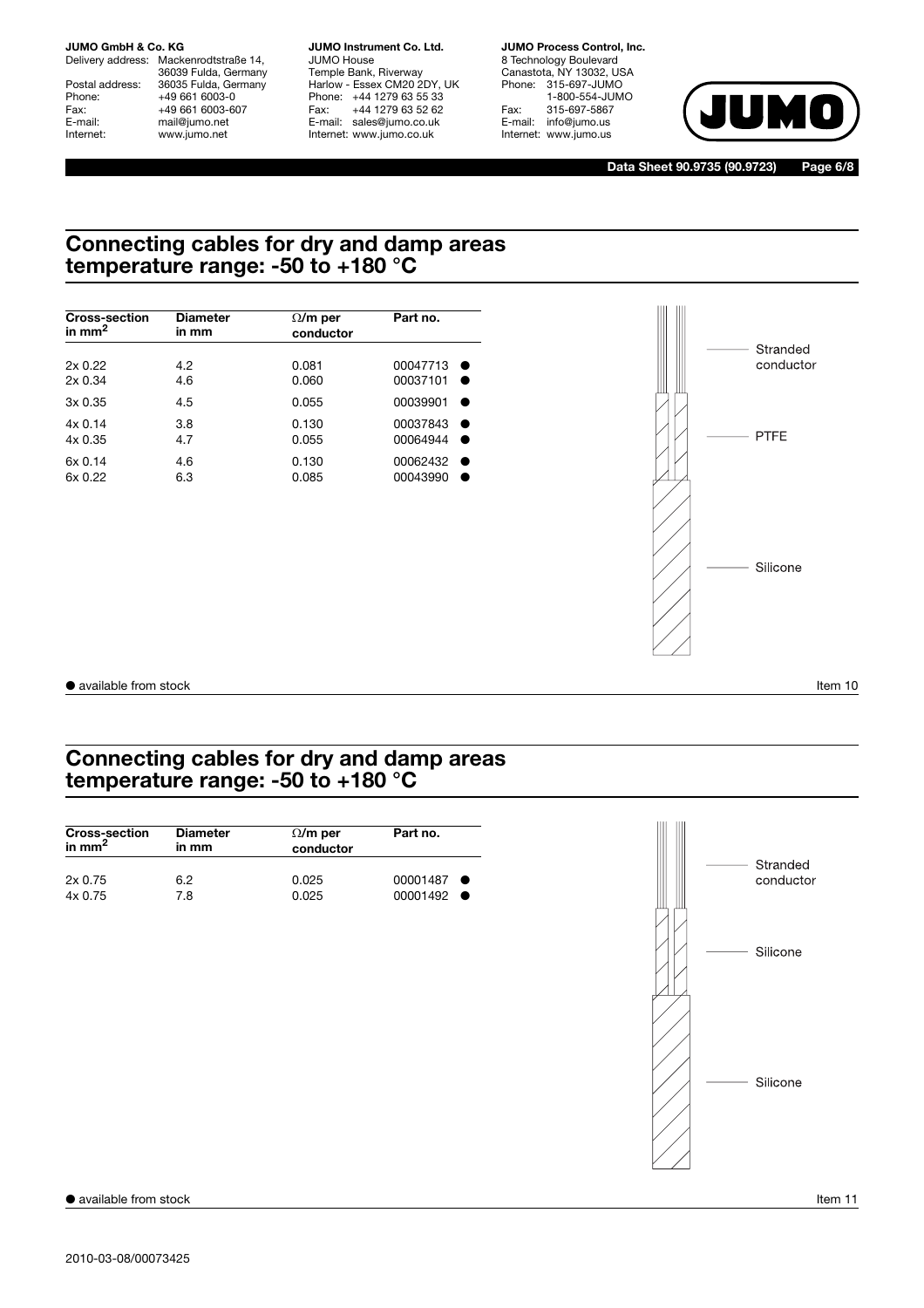Delivery address: Mackenrodtstraße 14, 36039 Fulda, Germany Postal address: 36035 Fulda, Germany<br>Phone: +49 661 6003-0 Phone: +49 661 6003-0<br>Fax: +49 661 6003-6 Fax: +49 661 6003-607<br>
E-mail: mail@jumo.net E-mail: mail@jumo.net<br>
Internet: www.jumo.net www.jumo.net

**JUMO Instrument Co. Ltd.** JUMO House Temple Bank, Riverway Harlow - Essex CM20 2DY, UK Phone: +44 1279 63 55 33 Fax: +44 1279 63 52 62 E-mail: sales@jumo.co.uk

Internet: www.jumo.co.uk

**JUMO Process Control, Inc.** 8 Technology Boulevard Canastota, NY 13032, USA Phone: 315-697-JUMO 1-800-554-JUMO Fax: 315-697-5867<br>E-mail: info@jumo.us info@jumo.us Internet: www.jumo.us



**Data Sheet 90.9735 (90.9723) Page 7/8**

# **Connecting cables for dry and damp areas temperature range: -50 to +180 °C**



# **Connecting cables for dry and damp areas temperature range: -190 to +260 °C**

| <b>Cross-section</b><br>in mm $^2$ | <b>Diameter</b><br>in mm | $\Omega/m$ per<br>conductor | Part no.                |
|------------------------------------|--------------------------|-----------------------------|-------------------------|
| 2x0.61                             | 4.9                      | 0.030                       | 00043637<br>$\bullet^3$ |
| 4x0.14                             | 3.5                      | 0.130                       | 00062849<br>$\bullet^4$ |
| 4x0.50                             | 4.8                      | 0.040                       | 00045655 3              |
| 8x0.14                             | 4.9                      | 0.130                       | 00345480<br>$\bullet^3$ |



● available from stock  $\frac{4}{1}$ . screen: silver-plated copper 3. screen: nickel-plated copper